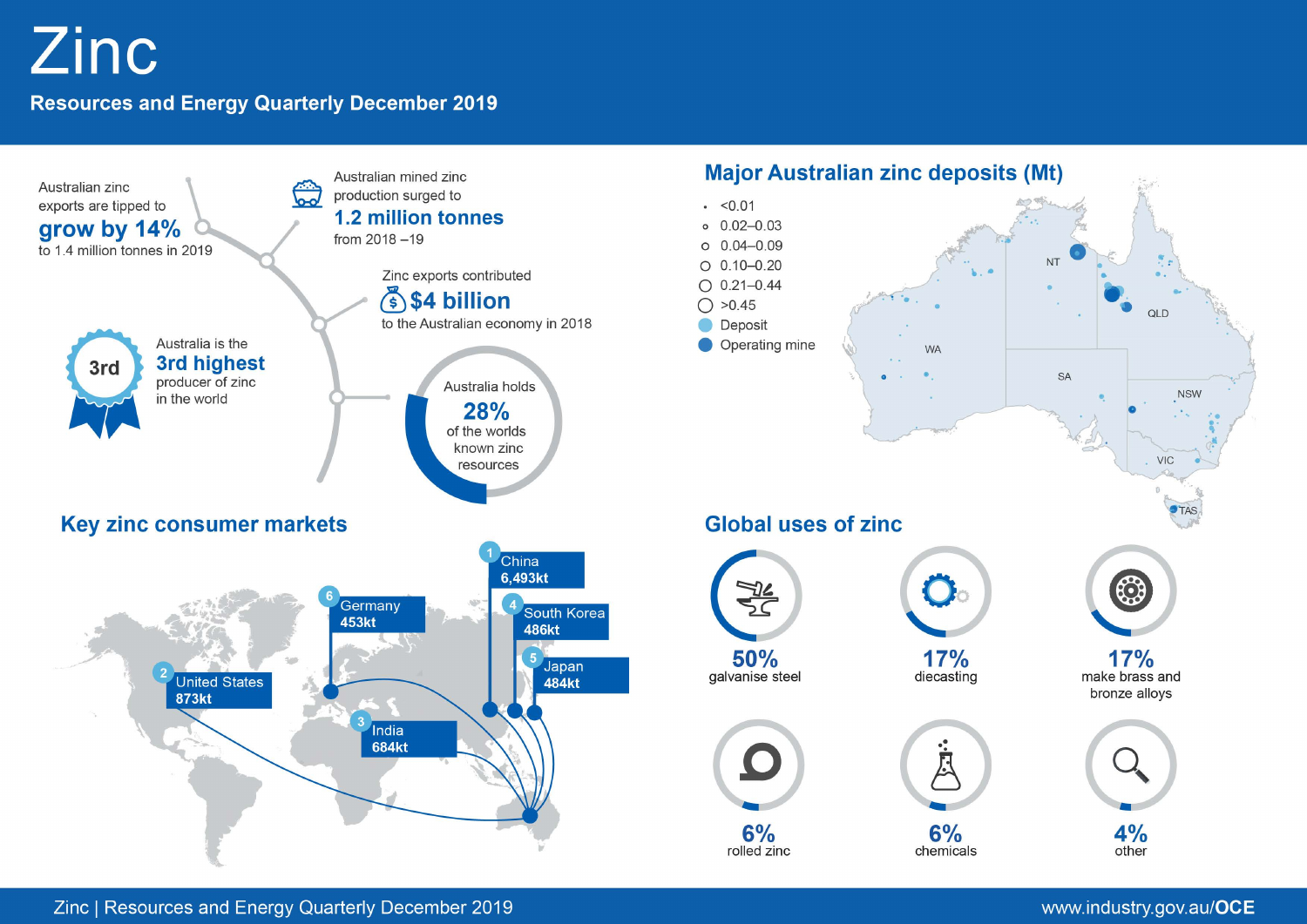## **14.1 Summary**

- **EXTERCH 2** Zinc prices are expected to decrease over the forecast period, as robust production growth boosts inventories and weak industrial production shrinks demand for the metal.
- Australia's zinc production is surging, having increased by 30 per cent from 2017–18 to 2018–19. Production is forecast to increase further over the outlook period.
- The value of Australia's zinc exports is forecast to decline from \$4.0 billion in 2018–19 to \$3.2 million in 2020–21, due mainly to softer prices.

## **14.2 Prices**

## 2019 prices reflect macroeconomic uncertainty and weaker fundamentals

It has been a rocky but overall subdued year for zinc prices. Prices have averaged a lukewarm US\$2,583 a tonne – 12 per cent lower than in 2018 — punctuated by rallies due to supply shocks in April and October. Like other base metals, zinc has been affected by the trade tensions between the United States and China, which have dampened activity in the manufacturing and automotive industries — both big consumers of refined zinc and other metals.

2019 has been marked by noticeable price volatility. With world mined production widely expected to increase by over 6 per cent at the start of the year, there has been a lingering expectation that the zinc metal market will soon be in surplus – however, this has yet to materialise. Firstly, mined production has been considerably less than expected, now forecast to grow by just 1.5 per cent in 2019. Moreover, supplies of the refined product have been affected by smelter bottlenecks in top zinc producer, China, as well as outages in Canada, Australia, Russia, and Namibia. While smelter production has picked up serious pace in China in the second half of the year, this refined output has perhaps not wound its way into zinc inventories as quickly as expected.

Zinc inventories reached record lows in 2019, which has helped to push up prices. In April, London Metal Exchange (LME) zinc stocks fell to a thirty year low of 50,425 tonnes, or 1.4 days of supply, which prompted the LME

price to eclipse US\$3,000 per tonne. In October, LME stocks once again dipped below 55,000 tonnes, which helped to add 17 per cent to the threeyear price lows experienced in September (see Figure 14.1).

**Figure 14.1: Historical zinc prices and stocks**



Source: London Metal Exchange (2019) and Department of Industry, Innovation and Science

#### Price falls likely over the outlook period, on rising supply and tepid demand

It is expected that zinc prices will decline over the two-year outlook period, falling from an average US\$2,570 a tonne in 2019 to US\$2,371 a tonne in 2021 or an average of -6.4 per cent per year.

Robust production growth of 7.3 per cent forecast for 2020 means that it is only a matter of time before mined zinc finds its way to smelters and, eventually, LME and Shanghai Futures Exchange (SHFE) inventories. With the market firmly back into surplus, prices should drift lower (see Section 14.4).

Demand growth for zinc over the next two years is likely to be subdued (see Section 14.3.) As an anti-corrosive, or galvanising metal, zinc usage tends to follow industrial production growth and steel use. Industrial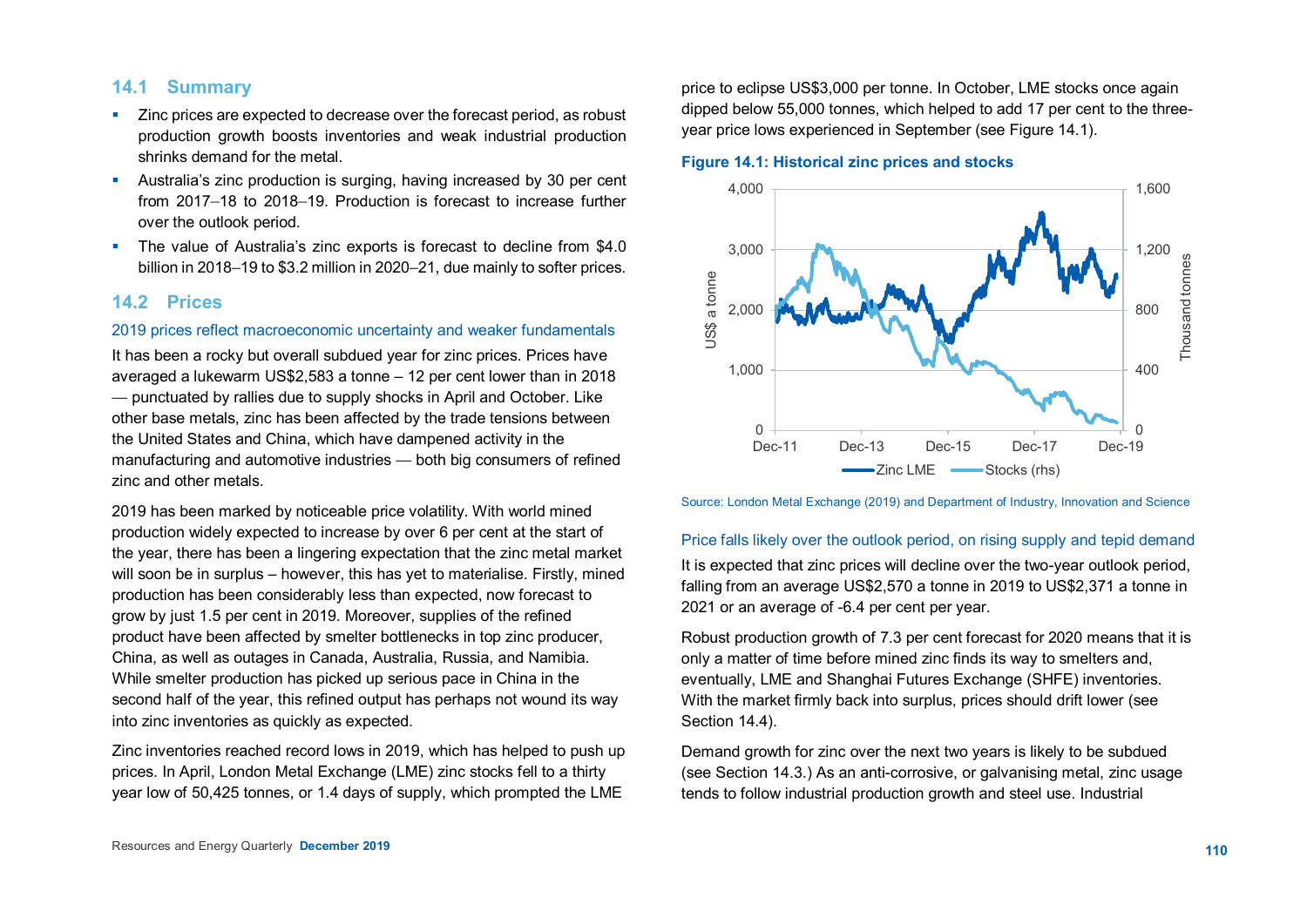production growth is currently forecast to average 2 per cent over the outlook period — not contractionary territory, but fairly weak.

The Phase One deal between the United States and China is positive news for zinc and other base metals, which have been adversely affected by economic uncertainty and slowing manufacturing activity. The deal is expected to aid a recovery in industrial production growth in 2020, which is one of the main drivers of zinc demand.





Source: International Iron and Steel Institute (2019), Department of Innovation, Industry and Science (2019) estimates

#### Zinc market surplus no longer anticipated for 2019

In the September 2019 *Resources and Energy Quarterly*, it was forecast that a very small surplus of refined zinc would occur in 2019. However, this surplus has been revised down to a small deficit, as a result of a number of smelter outages in 2019 (see Figure 14.3 and Section 14.4).





Source: International Lead and Zinc study Group (2019) and Department of Industry, Innovation and Science

## **14.3 World consumption**

#### Refined zinc consumption estimated to decline weakly in 2019

Demand for refined zinc has been adversely affected by trade tensions and slow industrial production in 2019. Zinc's main use is in protecting steel and other metals used in the construction, transport and manufacturing industries, so decade-low global growth and weaker manufacturing activity (see *macro* chapter) have taken their toll on metal usage. While Chinese demand for refined zinc has picked up after declining in 2018, and the United States looks set to report more than 5.0 per cent growth for 2019, this has been offset by diminished demand in Japan, Europe and India. As a result, refined zinc demand is expected to fall by 0.3 per cent in 2019, to 13.6 million tonnes.

The demand outlook for 2020 and 2021 is one of subdued growth. World steel production is forecast to grow slowly over the outlook period, increasing by around 1 per cent between 2019 and 2021 (see the s*teel* chapter and Figure 14.2). Refined zinc consumption should follow suit; it is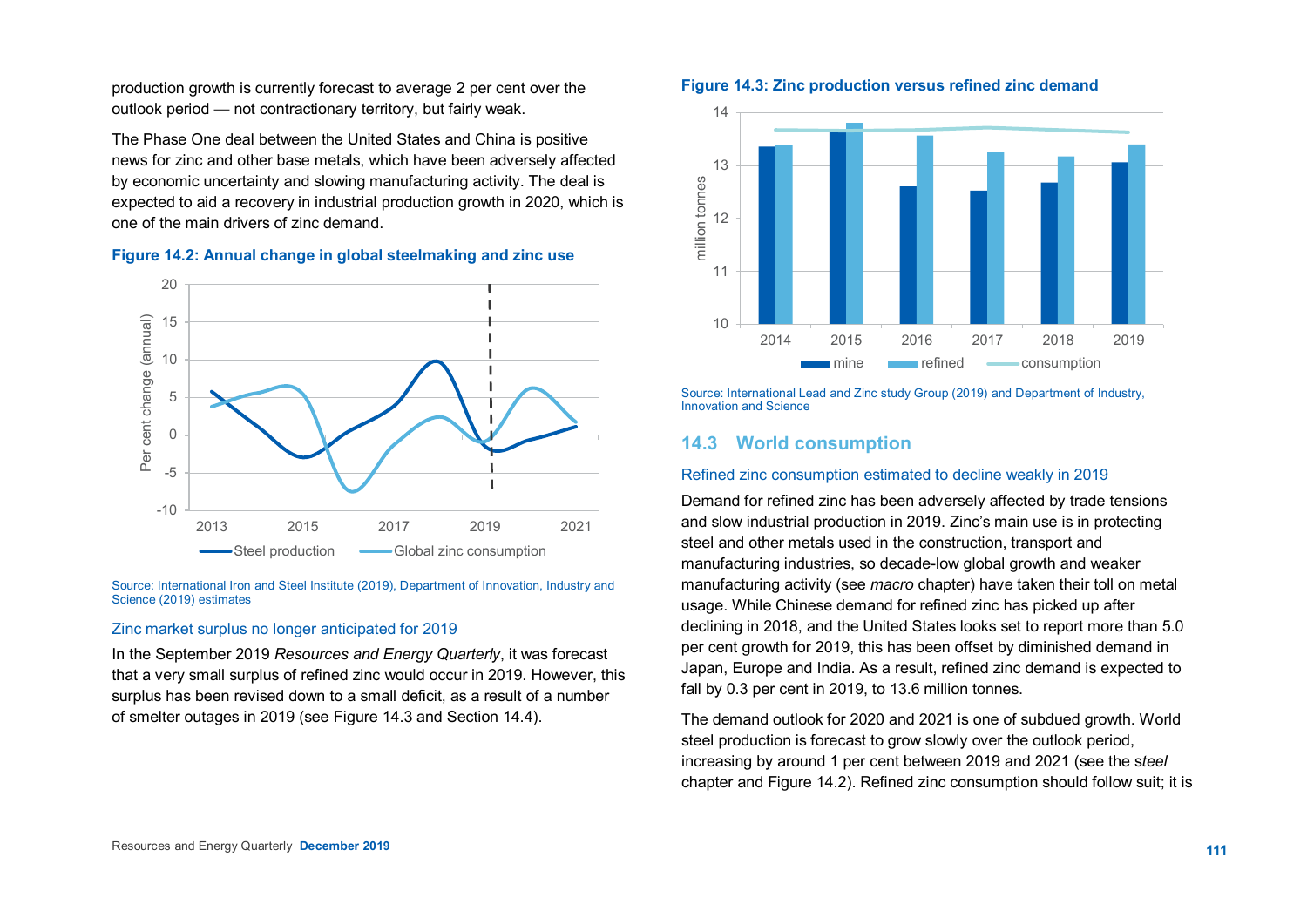anticipated to increase by 286,000 tonnes from 2019 to 2021, or an average of .6 per cent a year. China, India, and other Asian economies are expected to drive this growth; elsewhere metal usage is likely to decline.

#### Emerging markets to play starring role in rising zinc consumption

Developing Asian economies are forecast to play the main role in fuelling zinc consumption over the outlook period (see Figure 14.4). China's economy is expected to grow at 5.5 to 6.0 per cent over the outlook period, almost double the global average, and this should spur zinc usage. Other Asian economies, including India, Vietnam, and Thailand, are also expected to consume considerable quantities of zinc over the outlook period, as rising urbanisation and industrialisation lead to greater use of galvanised steel. Refined zinc consumption growth is forecast to average 2.5 per cent in China, India, and developing Asia from 2019 to 2021.

India has high potential for zinc usage, and is forecast to show the greatest growth in demand over the outlook period. India's per capita consumption of zinc is only 30 per cent of the world average of 2.0 kg per person, and the government has indicated interest in promoting greater use of the anti-corrosive — and therefore more sustainable — metal. Indian resources company, Vedanta Limited, has also indicated intentions to become the world's top zinc producer by 2022 through its subsidiaries Hindustan Zinc and Zinc International.

Moreover, the country has ambitious steel-production targets, aiming to more than double annual steel consumption to 255 million tonnes by 2030. While the country will need to overcome a number of challenges to achieve this (see *steel and iron ore* chapter), it has already become a pivotal player in global steel production, and is forecast to grow production by an average of 6.8 per cent from 2019 to 2021.

In the rest of the world, refined zinc usage has fallen in 2019. In Germany, usage is estimated to have declined by 11 per cent from 2018, driven in part by a deceleration in automotive production. Usage in the United Kingdom is forecast to fall by 10 per cent, after the second biggest steel producer, British Steel, entered insolvency in May. In Japan, usage is

forecast to fall by 2 per cent from 2019, as a result of a weakening manufacturing sector.

While European monetary policy may help to boost economic growth in the Eurozone, the outlook for refined zinc usage outside of developing Asia is fairly sombre. Consumption of the metal is therefore forecast to decline by an average of 1.0 per cent to 2021 (see Figure 14.4).





Source: International Lead and Zinc study Group (2019) and Department of Industry, Innovation and Science.

#### China likely to continue to use large amounts of zinc, but risks have risen

China accounts for around half of global zinc and steel consumption, and its appetite for zinc remains large. In the September 2019 *Resources and Energy Quarterly*, refined output growth was forecast to grow only marginally, as a result of poor first half results. While zinc consumption has picked up on the back of an unexpected jump in manufacturing activity in the August to October period, Chinese metal usage is still only estimated to have grown by 0.1 per cent in 2019. Trade tensions, which have impacted manufacturing activity and business confidence, as well as a slowing economy, appear to be the main causes.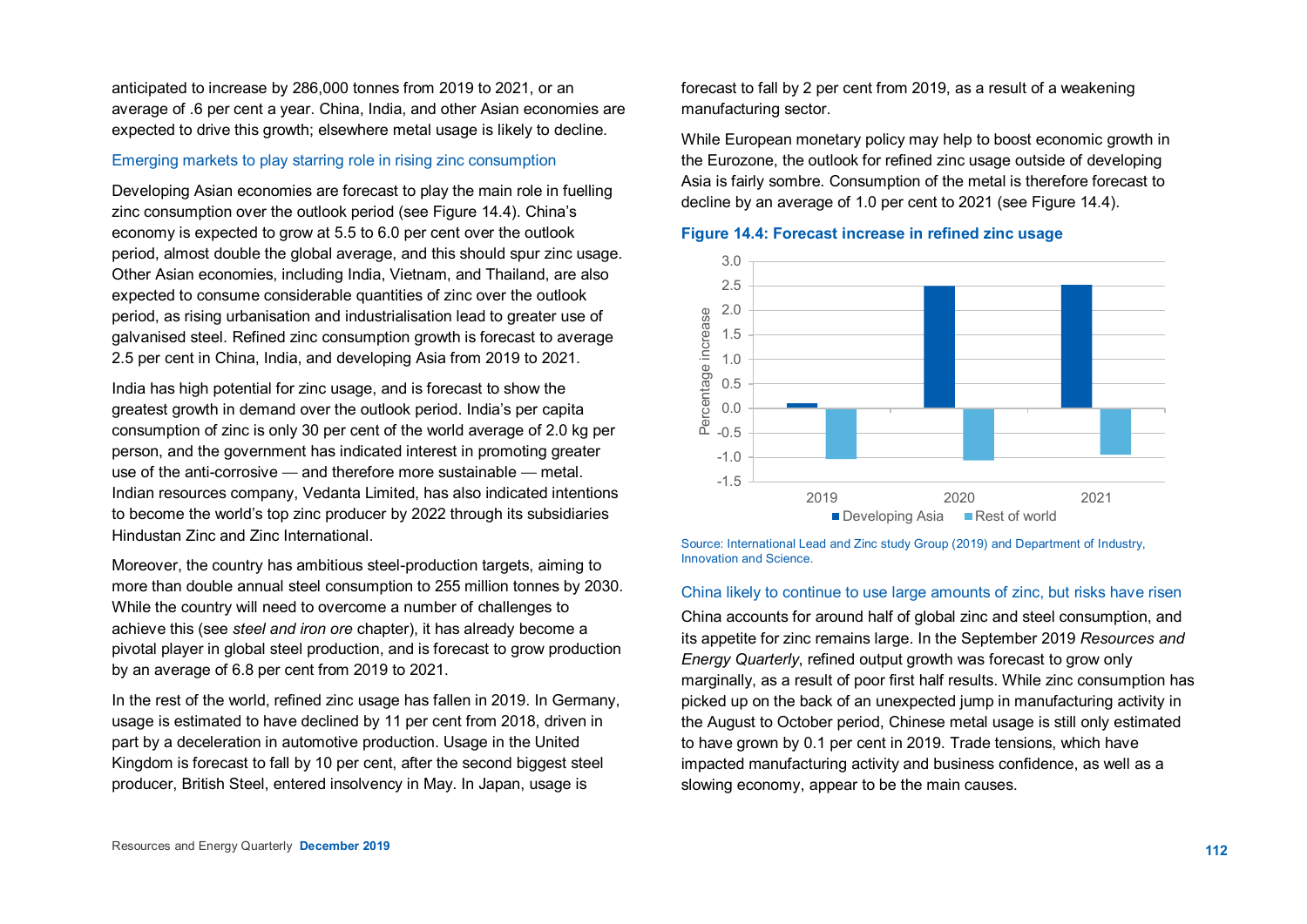Chinese refined zinc usage is forecast to pick up in 2020, growing to 6.8 million tonnes. Chinese output is expected to grow again in 2021. However, there is a degree of uncertainty surrounding the pace of China's economic growth. While the government is implementing economic stimulus measures – in an attempt to offset the impacts of trade frictions — these efforts are likely to be more restrained than previously.

China is also having to contend with economic challenges of a deeper, structural nature, such as mounting consumer debt, an ageing population, and low productivity, which complicate future growth prospects. Notwithstanding this, China's rate of GDP growth remains robust and will likely continue to be one of the highest in the world, averaging between 5.5 and 6.0 per cent over the forecast period. This growth should sustain zinc demand growth, though perhaps not at previous rates.

## **14.4 World production**

#### Mine output to rise over the outlook period

Zinc mine production growth in 2019 has been revised down from 4.4 percent to 1.5 per cent compared to the September 2019 *Resources and Energy Quarterly*, due to weaker than expected production in the first half of the year. However, output is expected to rise by 7.3 per cent in 2020 to 13.8 million tonnes, equating to an extra 937,000 tonnes of concentrate in the world market. It is then forecast to slow to 1.1 per cent in 2021. China should comfortably retain its position as the number one producer of mined output, though its output growth will slow from 2019 to 2021.

Australia is at the forefront of world output growth, expected to contribute an average of 1.3 million tonnes per year to global supply over the outlook period. Most of this growth is weighted towards 2019, when mined production is estimated to have surged by 30 per cent. African production is expected to grow by 25 per cent in 2020 to 738 thousand tonnes of mined zinc, mainly as a result of the ramp of Vedanta's Gamsberg mega mine. Kazakhstan too will step up as a global zinc producer, with three new reported mining operations estimated to add total capacity of 355,000 tonnes per year to the global market as they open over the next 3 years.

2019 has not delivered in terms of the high zinc output expected at the start of the year, with delayed projects and weaker performance from big mines seeing expected growth falling from 7 per cent — as forecast in the March 2019 *Resources and Energy Quarterly* — to 1.5 per cent. Peru the world's second biggest zinc producer — decreased output by 7 per cent in the first nine months of 2019. Mexican production was also affected by two blockades at Newmont Goldcorp's large Peñasquito mine. Meanwhile, Indian production growth has also been weaker, as a number of mines navigate the transition from open pit to underground mining.

#### 2019 has been marked by smelter outages, but output should rise in 2020

In the last few months, Chinese smelter output has ramped up, fuelled by record high spot processing and treatment charges – prices charged by smelters for the cost of refining concentrates into pure zinc – and the increasing availability of concentrates. As a result, Chinese refined zinc output is expected to grow by 5.6 per cent this year to 6.1 million tonnes.

Outside of China, refined zinc metal supply has suffered a number of setbacks in 2019. Canada's Teck Resources — one of the world's biggest zinc producers — is estimated to have lost between 20,000 and 30,000 tonnes of metal production from its Trail smelter, as a result of an electrical equipment failure in August. Earlier in the year, Africa's largest zinc refinery, Skorpian Zinc, was shut for five weeks because of a strike. Now Skorpian will be closed by its Indian owner, Vedanta, from November through to the end of February 2020 as a result of a reduction in ore from the open-pit Skorpian mine. Prior closures in Russia and the United States have also had an impact, as they have reduced refining capacity.

Nonetheless, rising Chinese production should be enough to tip global refined production into positive growth in 2019, after four years of decline. This trend should continue over the forecast period: total refined output is predicted to grow by 3.5 percent to 13.8 million tonnes in 2020, and then by 1.1 percent in 2021 to 14.0 million tonnes.

India is expected to have the largest growth in refined output — a forecast 16.3 per cent rise from 2018 to 2021, to 868,000 tonnes, or 7.6 per cent.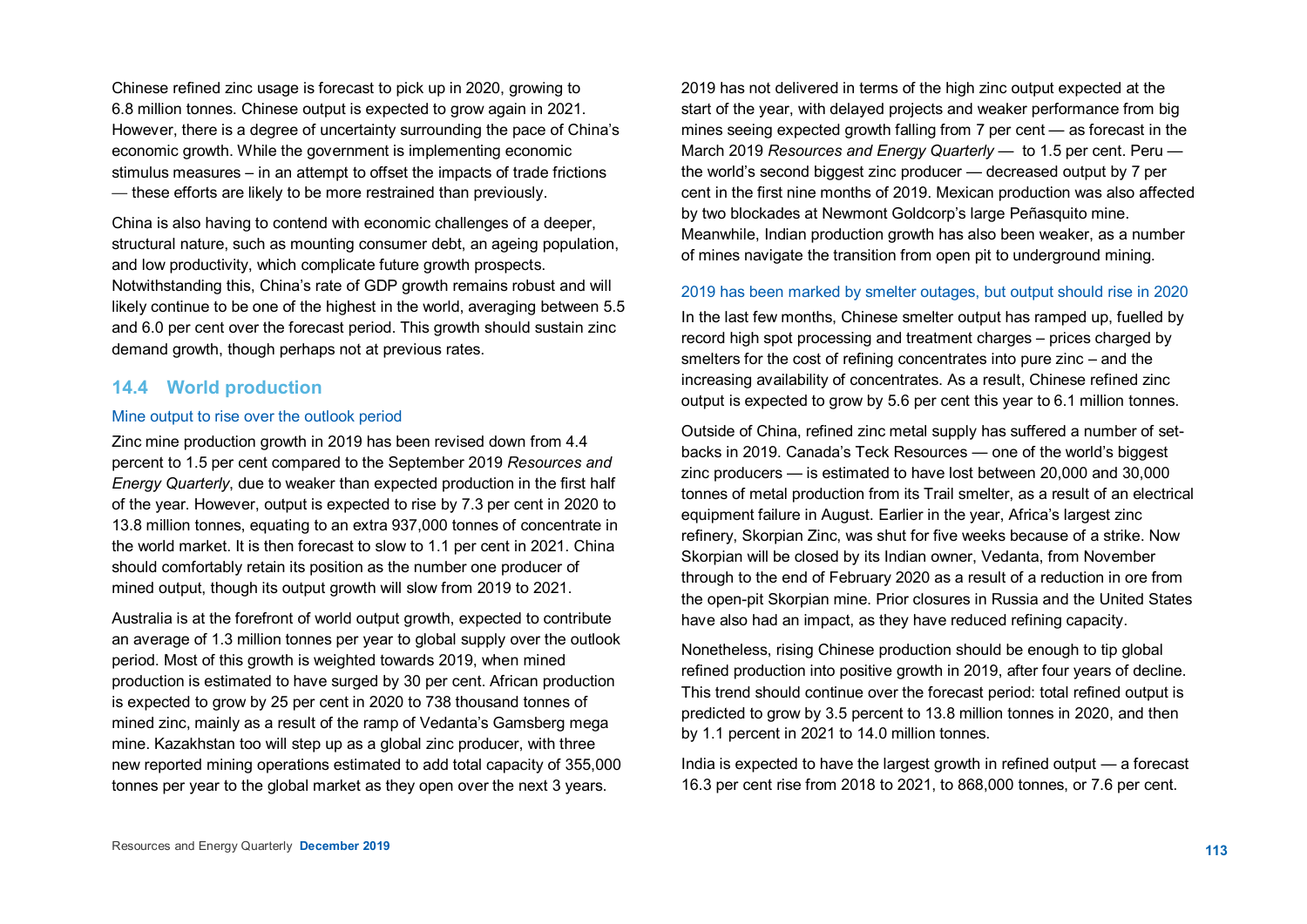## **14.5 Australia**

#### Zinc exports are expected to grow in line with rising production

Australian mined zinc production surged to 1.2 million tonnes from 2018–19, a 30 per cent increase on 2017–18. By 2019–20, production will have almost recovered to the levels achieved before the 2015 phase-out of the New Century mine. Zinc production is expected to stay strong into 2020–21, but should then taper off.

#### **Figure 14.5: Australian zinc exports, metallic content**



Source: ABS (2019) International Trade in Goods and Services, 5368.0, Department of<br>Innovation, Industry and Science (2019) Innovation, Industry and Science (2019)

Exports are tipped to grow in line with rising production, but lower prices will constrain the increase in export values. Volumes (in metallic content terms) are forecast to reach 1.4 million tonnes in 2019–20 and grow weakly in 2020–21. Earnings are forecast to decrease from an estimated \$4 billion in 2018–19 to \$3.3 billion in 2020–21 (see Figure 14.5).

#### Australian mined production is surging

Australia's zinc production increased by 30 per cent from 2017–2018 to 2018–19. This increase was driven by production in Queensland (see Figure 14.6.), where a number of producers have revitalised operations that were closed in 2015, spurred on by the high zinc prices of 2017.

## **Figure 14.6: Australian zinc production by state**



Source: Company reports; Department of Innovation, Industry and Science (2019)

A few key operations have been integral to the surge. From January to September, production from Glencore's Lady Loretta and McArthur River mine increased by 33 per cent and 14 per cent respectively, equating to over 450,000 thousand tonnes of zinc in zinc concentrate. Meanwhile, MMG's Dugald River mine near Cloncurry in Queensland had a record third quarter in 2019, producing 47,296 tonnes of zinc in zinc concentrate, or 32 per cent above the previous quarter. 2019 production is estimated to be between 165,000 and 175,000 tonnes.

Over the next two years, production will be buoyed by a number of new projects, as well as robust output from Dugald River and the 300,000 tonnes per annum McArthur River mine. Production at New Century Resources revamped New Century mine has increased consistently this year, reaching 26,171 tonnes of zinc metal in the September quarter. By 2021, the project appears to be on track to produce 264,000 tonnes of zinc metal per annum.

Heron Resources Woodlawn zinc-copper project — which, like New Century, is based on recovering zinc from mineralised tailings — made its first shipment of zinc in October. At full capacity, the project aims to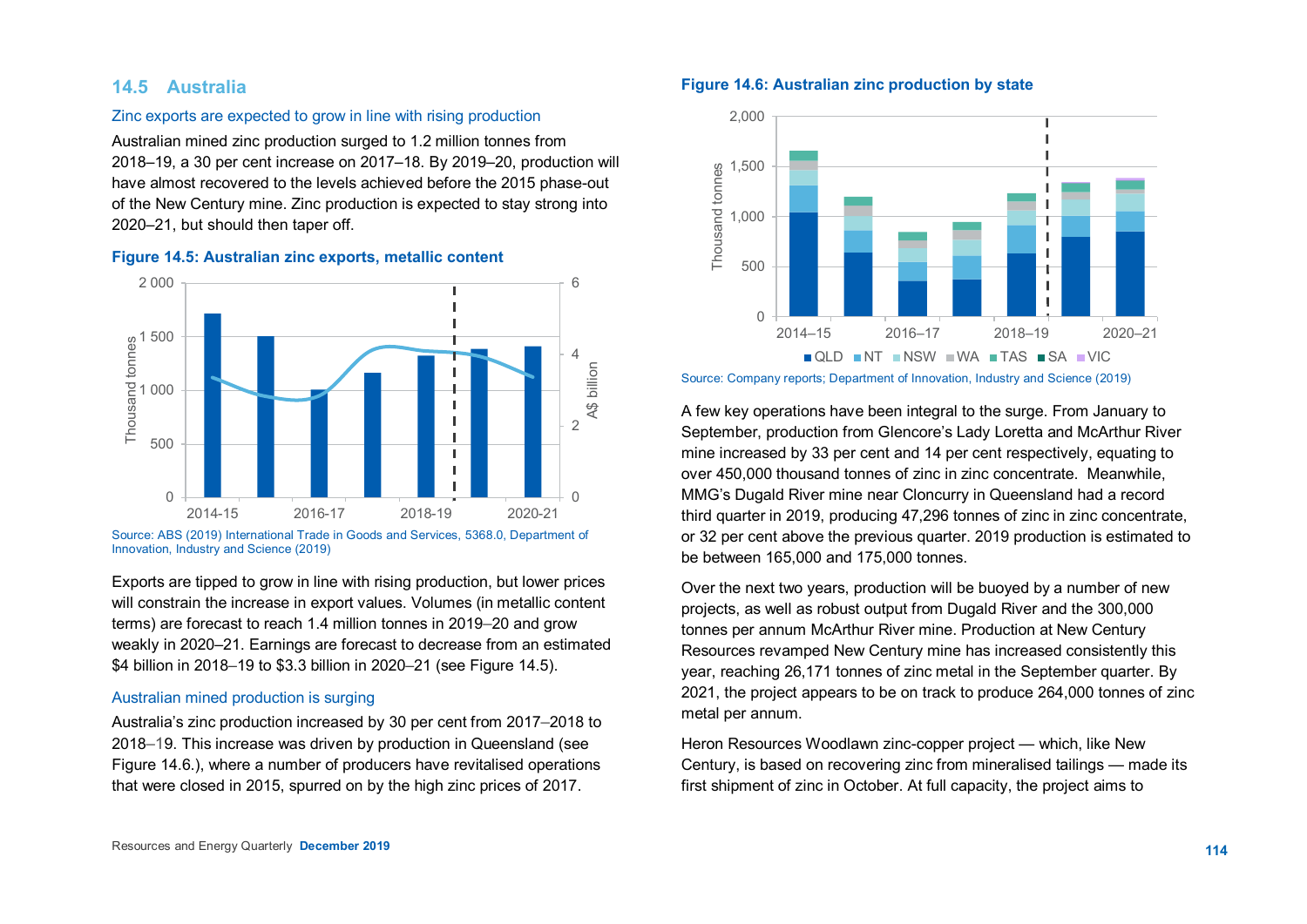recover 40,000 tonnes of zinc metal per year from reclaimed tailings, adding a sizeable amount to Australia's zinc production.

#### Refined production of zinc forecast to rise modestly over outlook period

Australia refines about 3.4 per cent of the world's zinc. In 2018, this amounted to 474 thousand tonnes of the metal. While only a fraction of the 5,891 thousand tonnes that China produced in the same period, it still puts Australia in the top ten zinc refiners in the world.

There are two zinc refiners in Australia: Nyrstar, which refines zinc at its Hobart refinery, and Korean-owned Sun Metals, which operates a smelter just outside of Townsville. In late 2018, Nyrstar was taken over by global commodity-trader, Trafigura, which has generally been taken as a positive sign for the future of the Hobart smelter. In late 2018, Sun Metals' announced plans to expand its zinc refinery from 225,000 tonnes per year to 270,000, with an anticipated completion date of 2021.

Refined zinc production has been flat or declining since 2001. In keeping with this trend, refined zinc production has been fairly steady over 2018–19 — an estimated 480 tonnes, or a 1.2 per cent rise on 2017–18. The Sun Metals expansion is expected to slightly increase refined production beyond 2021.

#### Exploration expenditure strong, but expected to soften

At \$27 million for the September quarter, silver, lead and zinc exploration spending was 22 per cent higher than in the preceding quarter and 5 per cent higher than this time last year (see Figure 14.7). Though the latest results represent a relatively high figure for silver, lead, and zinc spending (the ten year quarterly average is \$17 million), it is nonetheless only 3 per cent of Australia's total exploration expenditure.

Although zinc prices are expected to decline over the forecast period, they are still at historically high levels. With the Australian dollar forecast to remain relatively low over the next two years, it is therefore expected that exploration spending will remain strong over the outlook period.





Source: London Metal Exhange (2019), ABS (2019) Mineral and Petroleum Exploration, Australia, 8412.0

#### Revisions to the outlook

The forecast for Australian zinc export earnings are broadly unchanged from the September 2019 *Resources and Energy Quarterly.*